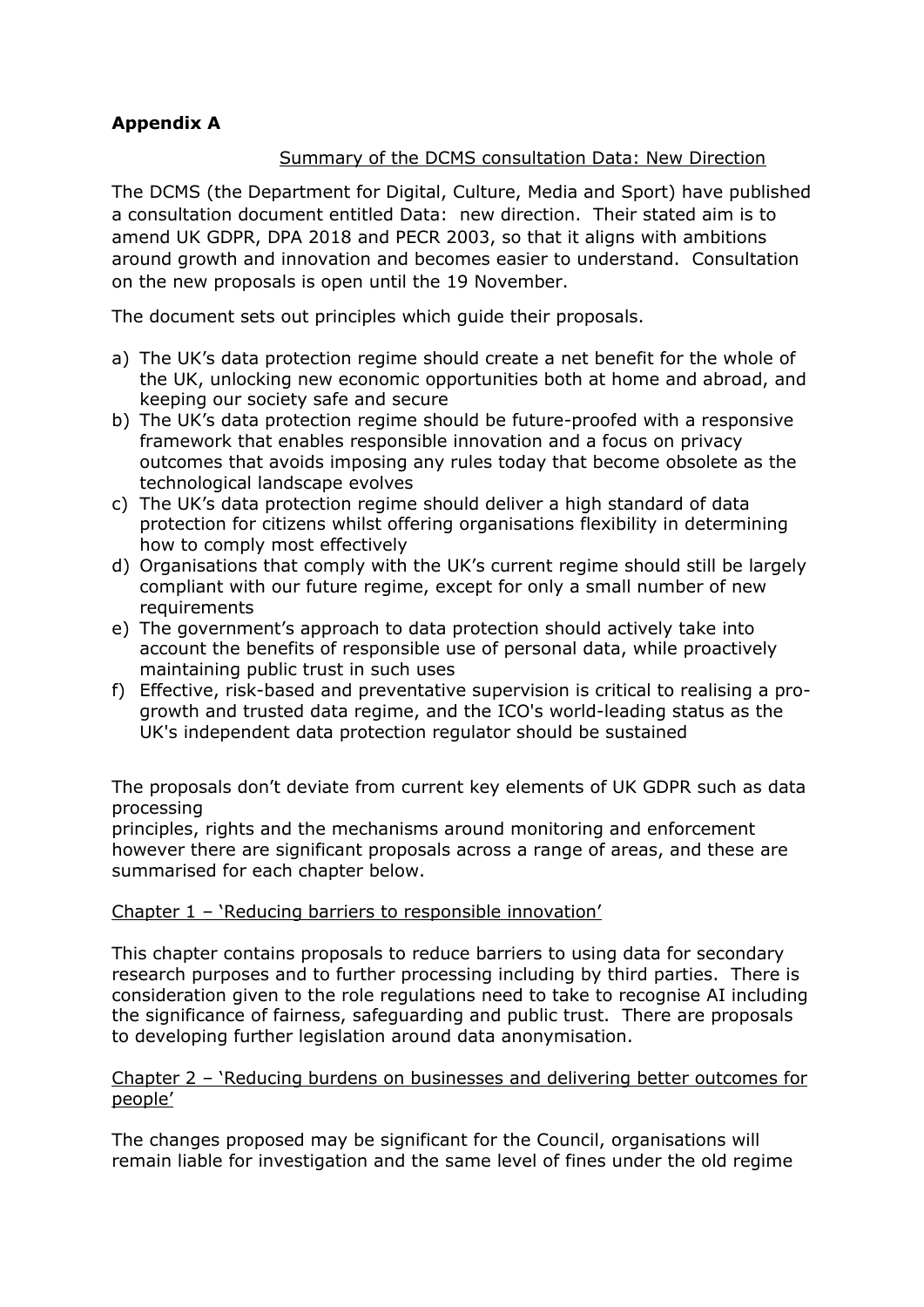should they fail to meet the data protection standards of the UK GDPR. Proposals include

- Reducing the burdens under the accountability framework, taking a riskbased approach based on the Canadian Privacy Management Programmes, organisations would still be required to have in place risk management processes, including the processes which allow for the identification, assessment and mitigation of data protection risks.
- There are also proposals to reduce burdens of DPIAs and Breach Reporting but against this there also proposals to introduce the government is considering whether to introduce a new voluntary undertakings process, similar to Singapore's Active Enforcement regime.
- In recognition of organisations capacity to process SARs there are proposals to introduce a fee, create a cost limit and threshold for response similar to FOI.
- Changing the rules around the collection of data around website cookies.
- Reducing the rules around political campaigning to give greater freedom.

## Chapter 3 – 'Boosting trade and reducing barriers to data flows'

UK will maintain the existing framework for international data transfers, only permitting the transfer of personal data across borders when additional legal safeguards are met, such as the presence of a data adequacy agreement, the use of standard contract clauses, organizational arrangements, codes of conduct and specific derogations. The UK however will consult to allow for the greater use of some of these safeguards to suit more data transfer situations and looking to embed additional flexibility in the system so the UK can respond to new international transfer methods.

#### Chapter 4 – 'Delivering better public services'

This chapter partly responds to barriers encountered during Covid-19.

- It seeks to reflect the importance of third parties processing data for the public sector, by proposing to give them the same lawful basis to process as the public body. The Government however does not plan to introduce a general requirement that would compel disclosure of personal information to law enforcement or intelligence agencies.
- Extend the use of the Digital Economy Act
- Provide clarity that public and private bodies may lawfully process health data when necessary for reasons of substantial public interest in relation to public health or other emergencies.
- The government proposes introducing compulsory transparency in the reporting on the use of algorithms in decision-making for public authorities, government departments and government contractors using public data.
- Making the meaning of substantial public interest clearer which is a lawful basis for processing special category data. The proposal is whether to add a definition to the legislation, add new situations to the list set out in the Data Protection Act 2018 (DPA), or amend the existing situations.
- Streamlining and clarifying the rules on the collection, use and retention of biometric data by the police.